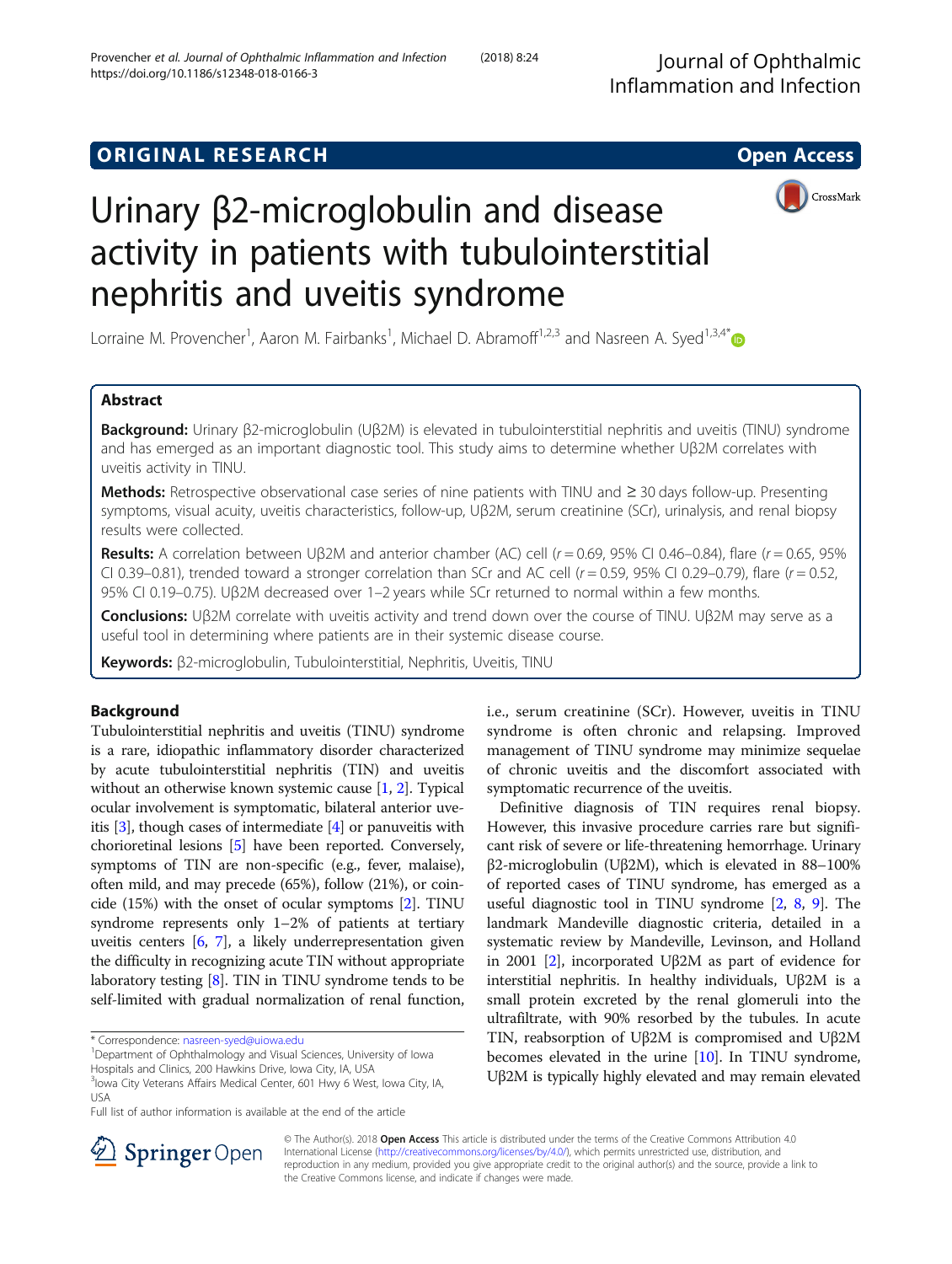for months, long after laboratory tests of renal function [SCr or urinalysis (UA)] have normalized [\[2,](#page-5-0) [11](#page-6-0)].

TINU syndrome, with systemic manifestations and laboratory abnormalities, is an inflammatory condition where an indicator of overall disease activity would be valuable in assisting therapeutic decision-making. Though slitlamp findings are typically used to titrate therapy for anterior uveitis, it is difficult to know the activity level of the patient's systemic inflammation and when and if the uveitis will recur after therapy is tapered or discontinued, especially if the eye is quiet on treatment. Traditional markers of systemic inflammation (i.e., sedimentation rate, c-reactive protein) are non-specific and often normal. This study aims to determine whether repeated laboratory analysis of Uβ2M levels, or other tests of renal function, correlates with the activity of uveitis over time in TINU syndrome.

## Methods

We conducted a retrospective chart review in the eye clinic at the University of Iowa Hospitals and Clinics from May 1, 2009, to February 15, 2017. This study was approved by the Institutional Review Board, adhered to the tenets of the Declaration of Helsinki, and was compliant with the Health Insurance Portability and Accountability Act.

We selected all patients from the electronic health record (EHR), Epic (Epic Inc., Madison, WI) during the study period with a diagnosis of "iridocyclitis" according to International Classification of Disease codes version 9 (ICD-9) and ICD-10 via an EHR search. ICD-9 codes (Jan. 1, 2009–Oct. 1, 2015) included acute and subacute iridocyclitis, unspecified (364.00), primary iridocyclitis (364.01), recurrent iridocyclitis (364.02), secondary iridocyclitis, noninfectious (364.04), chronic iridocyclitis, unspecified (364.10), unspecified iridocyclitis (364.3). ICD-10 codes (Oct. 1, 2015–Feb. 15, 2017) included primary iridocyclitis (H20.01), unspecified acute and subacute iridocyclitis (H20.00), unspecified iridocyclitis (H20.9), and chronic iridocyclitis (H20.12).

From the patients identified by the EHR search, an EPIC-based laboratory data search for all patients with an elevated Uβ2M (> 160 μg/L) was performed. From these patients, those with a clinical diagnosis of TINU syndrome made by a uveitis specialist were selected for study. Additional inclusion criteria were follow-up of at least 30 days.

# Clinical data

The following clinical data were collected: initial ocular symptoms, systemic symptoms associated with TINU syndrome, presenting visual acuity (in logarithm of the minimum angle of resolution [logMAR]), intraocular pressure (IOP), uveitis activity (SUN grading  $[12]$  $[12]$  $[12]$ ), treatment,

uveitis relapse or exacerbation, and days of follow-up. Any history of diabetes was noted. An exacerbation was defined as increased inflammation during steroid taper that required escalation of therapy. Relapse was defined as reappearance of anterior chamber inflammation after a minimum of 2 weeks following taper from any topical or systemic immunomodulatory medications. Remission was defined as inactive disease for at least 3 months after discontinuation of all treatment [[12\]](#page-6-0).

# Laboratory data

Antinuclear antibody (ANA), cytoplasmic and perinuclear anti-neutrophil cytoplasmic antibody (c- and p-ANCA), angiotensin-converting enzyme (ACE), rheumatoid factor (RF), syphilis serology, Lyme disease serology, HLA-B27, Uβ2M, SCr, urinalysis (UA), and any renal biopsy results were collected. Uβ2M levels greater than 160 μg/L were considered elevated. The initial Uβ2M and any subsequent Uβ2M measurements were collected. The Uβ2M elevation at each time point was calculated as a ratio of the Uβ2M level at that time point to the maximum Uβ2M recorded for that patient and expressed as a percentage. SCr was considered elevated if  $> 0.9$  mg/dL in patients less than 16 years of age. For males and females older than 16, SCr was elevated if over 1.2 and 1.0 mg/dL, respectively. Patients were categorized based on Mandeville criteria [\[2\]](#page-5-0).

## Data analysis

Pearson correlation was calculated between Uβ2M elevation (%) and uveitis activity (anterior chamber cell, flare, and anterior vitritis) and SCr and uveitis activity. Statistical analysis was by Prism software (version 7.0a, GraphPad, La Jolla, CA). A 95% confidence interval (95% CI) was calculated to accompany mean data.

# Results

The EHR diagnosis search resulted in 1283 patients. Of these patients, 30/1283 had an elevated Uβ2M. Two of 30 were excluded for error in diagnosis code (no chart documentation of uveitis), and 7/30 did not meet followup criteria. Of the remaining 21/30 patients, 12/21 were excluded for a probable alternative cause of their uveitis or elevated Uβ2M: herpetic iridocyclitis (3), +HLA-B27  $(3)$ , + RF  $(2)$ , highly elevated ACE  $(1)$ , history of chronic kidney disease (1), IgA nephropathy (1), and history of recurrent/recent kidney stones (1). The remaining 9/30 patients had a clinical diagnosis of TINU syndrome and met criteria for full analysis.

# Demographics and clinical characteristics at presentation

The mean age at diagnosis was 33.4 years (range 12–67, 95% CI 15.8–51.1) and 56% of patients were female. All patients had ocular symptoms (Table [1](#page-2-0)); 33% had systemic symptoms. Mean logMAR visual acuity was 0.12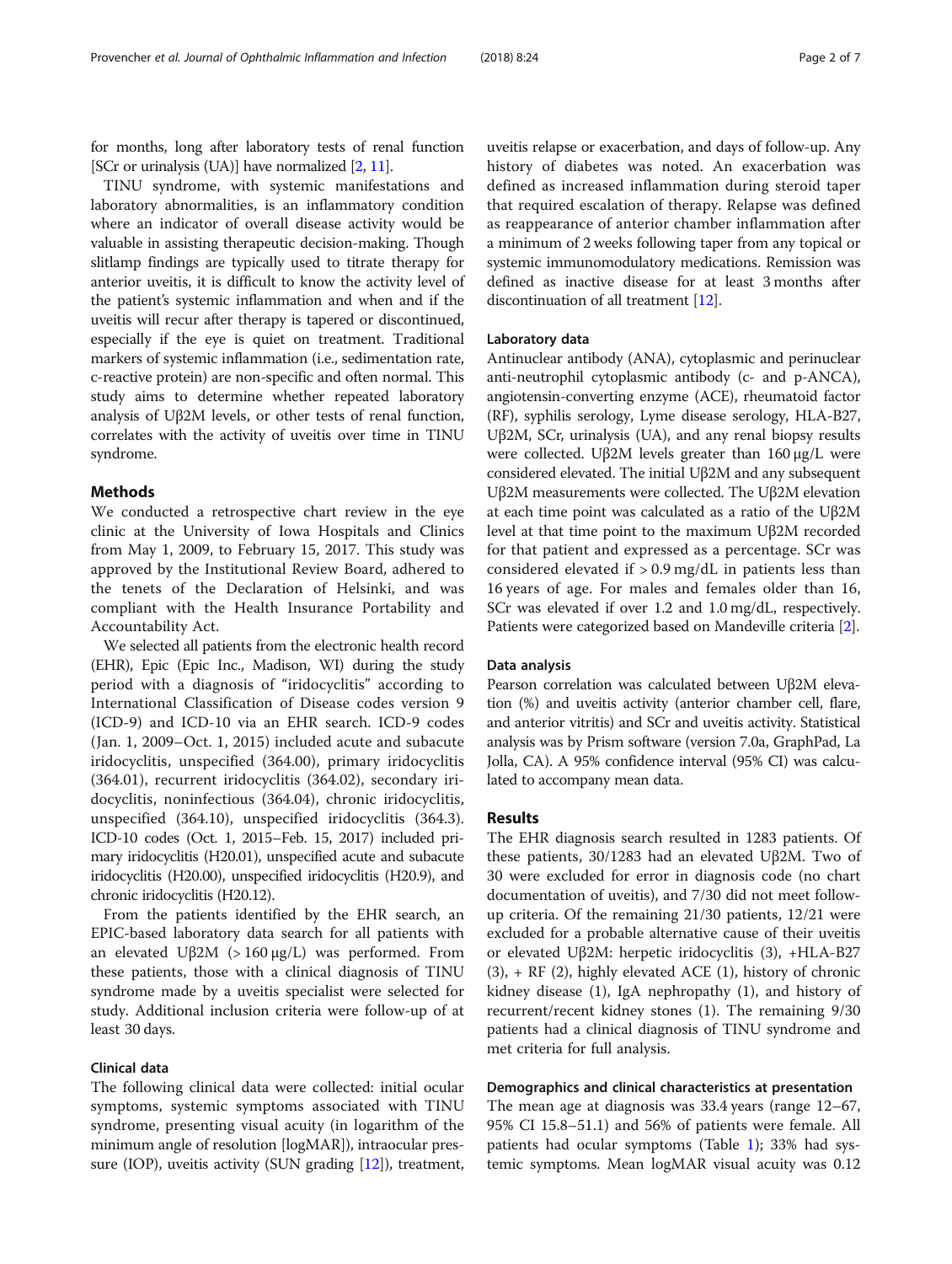(95% CI 0.04–0.21) and mean IOP was 14.6 mmHg. All patients ultimately had bilateral uveitis, and 67% had primarily anterior uveitis (Table 1).

# Laboratory trends and uveitis activity

Mean Uβ2M at presentation was 6536 μg/L (95% CI 2030–11,043), which was 40.9 times the upper limit of normal (normal < 160 μg/L). The median interval between the onset of uveitis and initial Uβ2M testing was 7 days (mean 26.4 [95% CI − 12.6–65.5]). There was a strong correlation between Uβ2M elevation and anterior chamber cell (r = 0.69, 95% CI 0.46–0.84) (Fig. [1](#page-3-0)a) and between Uβ2M elevation and flare ( $r = 0.65$ , 95% CI 0.39–0.81). There was no significant correlation with Uβ2M and anterior vitreous cell (r = 0.33, 95% CI − 0.12–0.66). In seven patients that had repeated Uβ2M measurements, Uβ2M trended downwards over the course of 1–2 years for most patients (Fig. [1](#page-3-0)c), and the mean final Uβ2M was 12.2% of the initial Uβ2M (95% CI − 2.4–26.8). Uβ2M had normalized in four patients at last follow-up. No significant correlation was detected between anterior vitreous cell and Uβ2M elevation ( $r = 0.32$  95% CI − 0.12–0.66).

SCr was elevated at presentation in 7/9 patients (78%) with a mean SCr of 1.28 mg/dL (95% CI 1.00–1.56). SCr had a trend for weaker correlation with anterior chamber cell  $(r = 0.59, 95\% \text{ CI } 0.29 - 0.79)$  (Fig. [1b](#page-3-0)) and flare  $(r = 0.52, 95\% \text{ CI } 0.19 - 0.75)$  compared to Uβ2M, but the difference was not significant. There was no significant correlation with SCr and anterior vitreous cell  $(r = 0.21,$ 95% CI − 0.28–0.62). Over the disease course, SCr returned to normal within a few months and varied little after that time (Fig. [1](#page-3-0)d). SCr normalized in 6/7 patients. Mean final SCr was 0.93 mg/dL (95% CI 0.80–1.07).

Urine protein was detected on UA in just five patients: trace protein in four patients (44%) and 1+ protein in one patient (11%). No patient required dialysis. Table [2](#page-4-0) shows the systemic laboratory workup and Mandeville criteria for individual patients. A renal biopsy was performed in three patients; all biopsies showed acute TIN. Four patients met Mandeville criteria for definitive TINU syndrome; five were probable. One patient had a history of gestational diabetes (Table [2,](#page-4-0) patient 6), which had resolved, but none of the other patients were diabetic.

### Treatment, follow-up, and ocular complications

All patients were treated with topical steroids, and oral steroids were used in 8/9 patients with a mean starting dose of 0.6 mg/kg/day (95% CI 0.5–0.8). Two patients (patients 1 and 2, Table [2\)](#page-4-0) were also treated with mycophenolate mofetil by nephrology. Mean follow-up was 36.2 months (95% CI 15.6–56.9). At last follow-up, five (56%) patients were in remission. Relapse occurred once in two different patients. An exacerbation occurred in 7/ 9 patients within the first year. Patients had a mean final − 0.01 logMAR visual acuity (95% CI − 0.03–0.02), which was a significant improvement from presentation. Ocular complications are shown in Table [3](#page-5-0).

# Conclusions

TINU syndrome represents 1–2% of patients at tertiary uveitis centers [[6,](#page-5-0) [7](#page-5-0)], which is a likely underrepresentation given the difficulty in recognizing acute TIN without appropriate laboratory testing early in the course of the condition [\[8\]](#page-6-0). Acute renal dysfunction (elevated SCr) may be self-limited in TINU syndrome, and traditional laboratory tests of renal function have been shown to rapidly normalize in TINU patients [\[11\]](#page-6-0). Depending on the timing of uveitis presentation, which precedes or follows TIN in 86% of patients, SCr may be normal and is not a useful marker for any residual, subclinical systemic disease [[2\]](#page-5-0). Diagnosis represents only the first of many hurdles in the management of TINU syndrome, as uveitis tends to be chronic and relapsing, potentially leading to ocular sequelae. Most patients eventually end up with remission of uveitis, though the timing of remission varies [\[8,](#page-6-0) [13](#page-6-0)].

Multiple authors have proposed Uβ2M as a potentially useful diagnostic laboratory test in TINU syndrome [\[2,](#page-5-0) [8](#page-6-0), [9](#page-6-0), [13](#page-6-0), [14](#page-6-0)]. In 1999, Takemura and colleagues found that Uβ2M was highly elevated in a cohort of patients with biopsy-proven TINU syndrome. Uβ2M decreased gradually over the course of the disease, remaining elevated longer than SCr. Mandeville then incorporated Uβ2M into the diagnostic criteria for interstitial nephritis and abnormal urinalysis, recommending testing if SCr was abnormal. Goda et al. later demonstrated that 92% of biopsy-proven TINU patients had elevated Uβ2M, while SCr, a marker of acute renal dysfunction, was elevated in just 25% [[14](#page-6-0)]. In

<span id="page-2-0"></span>Table 1 Uveitis symptoms, laterality, onset, and location at presentation

|                             | No. of patients (%) |
|-----------------------------|---------------------|
| Symptoms at presentation    |                     |
| Redness                     | 8 (89%)             |
| Photophobia                 | 7 (78%)             |
| Decreased vision            | 6 (67%)             |
| Pain                        | 6(67%)              |
| Tearing                     | 5 (56%)             |
| <b>Floaters</b>             | 3(33%)              |
| Laterality and onset        |                     |
| Bilateral                   | $9(100\%)$          |
| Sequential involvement      | 6(67%)              |
| Primary location of uveitis |                     |
| Anterior                    | 6(67%)              |
| Intermediate                | 2(22%)              |
| Panuveitis                  | 1 (11%)             |
|                             |                     |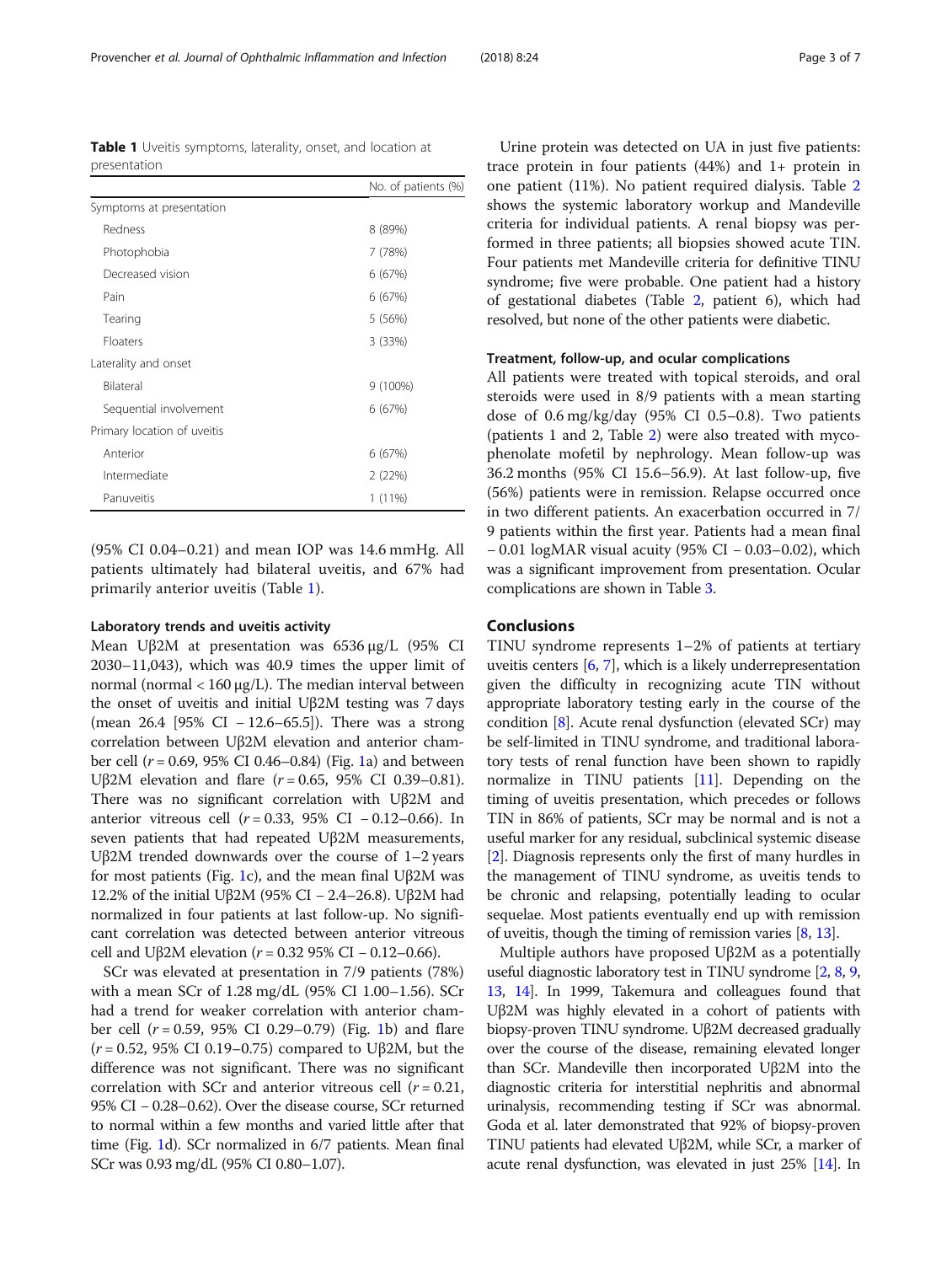<span id="page-3-0"></span>

2015, Hettinga et al. brought Uβ2M to the forefront as a diagnostic tool by demonstrating that Uβ2M has a positive predictive value (PPV) of 88% and a negative predictive value of 97% in detecting definite or probable TINU. When combined with in elevated SCr, the PPV increases to 100% [[9\]](#page-6-0).

We hypothesized that the role of Uβ2M may not be limited to that of a diagnostic test but may also provide information on the course of inflammatory activity in TINU syndrome. Our study is the first to report that Uβ2M levels correlate strongly with the activity of ocular inflammation over the course of TINU syndrome, and this correlation tends to be stronger than that of SCr. Whereas SCr rapidly normalizes, our cohort showed a decrease in Uβ2M over the course of their disease, which is similar to previously published data  $[11]$  $[11]$ . These data suggest that Uβ2M levels may guide the clinician, over time, in determining where the patient is in the

disease course, ultimately helping with treatment decisions. Uβ2M levels may serve as an adjunct to observation of uveitis activity at the slit lamp in regard to when treatment for the uveitis may be discontinued. When the Uβ2M levels have normalized, our study suggests that the chance of the uveitis recurring after treatment is discontinued is far less than if the Uβ2M is still elevated. This is a unique finding in inflammatory ocular disease since the ability to anticipate recurrence is difficult upon stopping treatment in most forms of uveitis.

Our results also confirm that Uβ2M and SCr do not covary much in patients with TINU syndrome, which is in accordance with findings in biopsy-proven TINU syndrome [\[11,](#page-6-0) [14](#page-6-0)]. Uβ2M is passed almost completely through the glomerular membrane and then almost entirely reabsorbed in the normal proximal tubule. Thus, Uβ2M elevation in disease is primarily determined by proximal tubular dysfunction and is a marker for TIN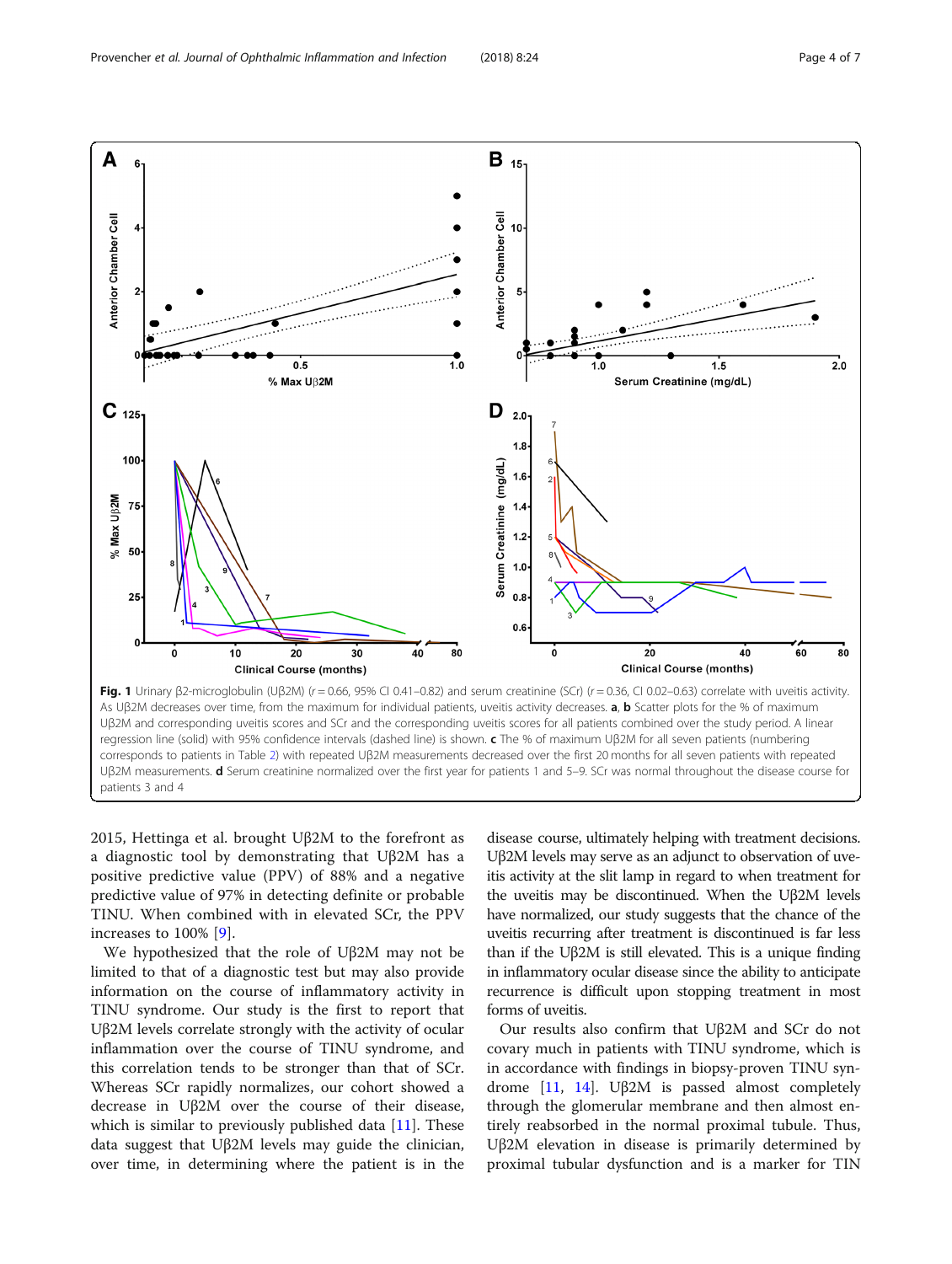<span id="page-4-0"></span>

|   |                         |          |                          |                          |                          |                      |           |                          |   | Table 2 Initial laboratory data, disease course, and follow-up for individual patients                                                                                                                                                                                                                                                                    |            |                          |                  |           |          |                                      |  |
|---|-------------------------|----------|--------------------------|--------------------------|--------------------------|----------------------|-----------|--------------------------|---|-----------------------------------------------------------------------------------------------------------------------------------------------------------------------------------------------------------------------------------------------------------------------------------------------------------------------------------------------------------|------------|--------------------------|------------------|-----------|----------|--------------------------------------|--|
|   | Patient Age/sex Uveitis |          |                          | Laboratory data          |                          |                      |           |                          |   |                                                                                                                                                                                                                                                                                                                                                           |            |                          | Renal Mandeville | Oral      |          | Follow-up Disease duration Remission |  |
|   |                         | location |                          |                          |                          | ana anca ace hla-b27 | $\approx$ |                          |   | Lyme Syphilis Initial UB2M (µg/L) Elevated SCr UA protein                                                                                                                                                                                                                                                                                                 |            | biopsy                   | criteria         | steroids  | (months) | (months)                             |  |
|   | $\lesssim$              | ⋖        | I                        |                          |                          | I                    |           |                          |   | 2557                                                                                                                                                                                                                                                                                                                                                      |            |                          |                  |           |          |                                      |  |
|   | 14/M                    |          |                          |                          |                          | I                    | I         |                          |   | 6745                                                                                                                                                                                                                                                                                                                                                      |            |                          |                  |           |          |                                      |  |
|   | 15/M                    |          |                          |                          |                          |                      |           |                          |   | $\overline{171}$                                                                                                                                                                                                                                                                                                                                          |            |                          |                  |           | 41.<br>प | ∞                                    |  |
|   | 16/M                    |          | I                        |                          |                          |                      |           |                          |   | 3093                                                                                                                                                                                                                                                                                                                                                      |            |                          |                  |           | 263      | 26.3                                 |  |
|   | 18/F                    |          | I                        |                          | I                        |                      | Z         | I                        | I | 3169                                                                                                                                                                                                                                                                                                                                                      |            |                          |                  |           | .<br>28  | 133                                  |  |
| ७ | 42/F                    |          | I                        |                          | I                        |                      |           | Ī                        | z | 13,669                                                                                                                                                                                                                                                                                                                                                    |            |                          |                  |           |          |                                      |  |
|   | 53/F                    | ⊄        |                          |                          |                          |                      |           |                          | I | 17,494                                                                                                                                                                                                                                                                                                                                                    | $\ddagger$ | I                        |                  |           | 724      | 313                                  |  |
| ∞ | 64/F                    | ⋖        | I                        |                          | I                        |                      |           |                          |   | 833                                                                                                                                                                                                                                                                                                                                                       |            |                          |                  |           | 2.5      | 25                                   |  |
| Ō | 67/F                    |          | $\overline{\phantom{a}}$ | $\overline{\phantom{a}}$ | $\overline{\phantom{a}}$ | I                    | I         | $\overline{\phantom{a}}$ | I | 9557                                                                                                                                                                                                                                                                                                                                                      |            | $\overline{\phantom{a}}$ | $\alpha$         | $\ddot{}$ | 59.8     | 46.7                                 |  |
|   |                         |          |                          |                          |                          |                      |           |                          |   | ANA antinudear antibody, ANCA antineutrophil antibody, ACE angiotensin-converting enzyme, AF theumatoid factor, Uß2M urine B-2 microglobulin, SCr serum creatinine, UA urinalysis, F female, M male, A anterior<br>uveitis, l'intermediate uveitis, P panuveitis, N not performed, D definite, P probable; + = trace protein on UA; ++ = 1+ protein on UA |            |                          |                  |           |          |                                      |  |

| i<br>1<br>1                                                                                                  |
|--------------------------------------------------------------------------------------------------------------|
|                                                                                                              |
|                                                                                                              |
|                                                                                                              |
| $\ddot{\phantom{a}}$<br>5                                                                                    |
|                                                                                                              |
| $\frac{1}{2}$                                                                                                |
|                                                                                                              |
|                                                                                                              |
|                                                                                                              |
|                                                                                                              |
|                                                                                                              |
|                                                                                                              |
|                                                                                                              |
|                                                                                                              |
| ī<br>֧֦֧֦֧֦֧֦֧֦֧֦֧֦֧ׅ֧֦֧ׅ֧֦֧ׅ֪֪֪֦֧֦֧֚֬֜֓֜֓֜֓֡                                                                |
|                                                                                                              |
|                                                                                                              |
|                                                                                                              |
|                                                                                                              |
| )<br>)<br>)<br>)<br>)<br>)                                                                                   |
|                                                                                                              |
|                                                                                                              |
|                                                                                                              |
| ׅ֖֚֚֚֚֚֡֡֬֝                                                                                                  |
|                                                                                                              |
|                                                                                                              |
| )<br>)                                                                                                       |
|                                                                                                              |
|                                                                                                              |
|                                                                                                              |
|                                                                                                              |
| ノリリー                                                                                                         |
|                                                                                                              |
|                                                                                                              |
| ֖֖֖ׅ֖֖֖ׅׅׅׅ֪ׅ֖֪ׅ֖֧֪ׅ֖֧֪ׅ֖֚֚֚֚֚֚֚֚֚֚֚֚֚֚֚֚֚֚֚֚֡֡֡֡֡֝֬֝֝֬֝֬֝֓֞֝֬֝֝֝֝֞֝֬֝֞֞֞֝֬֝֞֞֝֝֬֝֞֞֝֬֝֝֞֝֞֝֬֝֝֞֝֬<br>)<br>) |
|                                                                                                              |
|                                                                                                              |
|                                                                                                              |
|                                                                                                              |
|                                                                                                              |
|                                                                                                              |
|                                                                                                              |
|                                                                                                              |
|                                                                                                              |
|                                                                                                              |
|                                                                                                              |
|                                                                                                              |
|                                                                                                              |
|                                                                                                              |
| init<br>$\frac{1}{2}$                                                                                        |
| l                                                                                                            |
|                                                                                                              |
|                                                                                                              |
|                                                                                                              |
|                                                                                                              |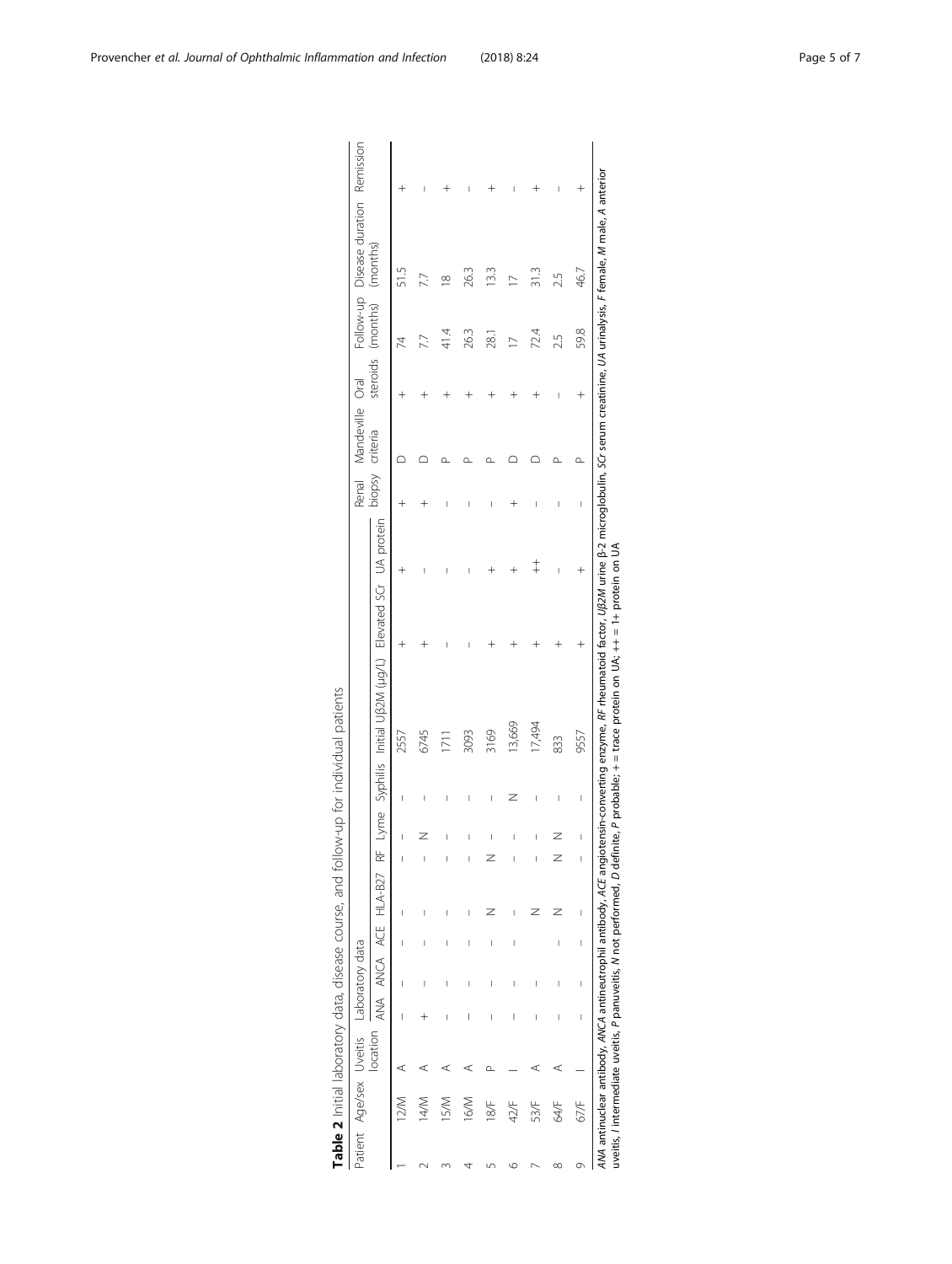|                       | Patients | Resolved |
|-----------------------|----------|----------|
| Posterior synechiae   |          | 1/1      |
| Cataract              |          | 2/2      |
| OHT/glaucoma          | ζg       | 1/3      |
| Cystoid macular edema |          | 1/1      |

<span id="page-5-0"></span>Table 3 Ocular complications throughout the disease course

OHT Ocular hypertension

<sup>a</sup>One patient had preexisting glaucoma

[[15\]](#page-6-0). Conversely, SCr is filtrated by the glomeruli as well as actively secreted by the proximal tubule and is considered a marker for nephropathy [[16\]](#page-6-0). In TINU syndrome, the fact that Uβ2M can be elevated while SCr is normal, as well as the stronger correlation of Uβ2M elevation with uveitis activity, together seems to indicate that Uβ2M may be a more specific activity marker for ongoing subclinical systemic inflammation [\[15\]](#page-6-0).

While our retrospective study makes a significant contribution to the small pool of literature on TINU syndrome, it has limitations. The study group was relatively small due to the rarity of the disease, and not all patients had complete data based on the retrospective nature of the study. Follow-up was variable due to the retrospective design of the study, which limits our understanding of relapse and remission. Uβ2M testing, when repeated, was done rarely and at variable time points. Data is insufficient to detect whether Uβ2M may predict relapse, treatment requirement, or complications.

In summary, we describe the novel finding of Uβ2M correlation with uveitis activity in TINU syndrome, implicating Uβ2M as an objective marker of systemic inflammatory activity and uveitis activity in patients with TINU syndrome. Uβ2M, especially in the setting of clinically inactive uveitis treatment, may provide information on where a patient is in their disease course and when a patient may safely taper or discontinue therapy. Additional study with prospective and more uniform intervals of Uβ2M measurement is recommended to further investigate the role of Uβ2M in TINU syndrome.

#### Abbreviations

AC: Anterior chamber; ACE: Angiotensin-converting enzyme; ANA: Antinuclear antibody; ANCA: Anti-neutrophil antibody; CI: Confidence interval; EHR: Electronic health record; ICD: International Classification of Disease; IOP: Intraocular pressure; RF: Rheumatoid factor; SCr: Serum creatinine; SUN: Standardized uveitis nomenclature; TIN: Tubulointerstitial nephritis; TINU: Tubulointerstitial nephritis and uveitis; UA: Urinalysis; Uβ2M: Urinary β2-microglobulin

#### Acknowledgements

Not applicable.

#### Funding

This work was supported by unrestricted Funds from Research to Prevent Blindness, New York, NY. Michael D. Abràmoff is supported by the Robert C. Watzke Professorship of Ophthalmology and Visual Sciences, Iowa City, IA.

#### Availability of data and materials

The data generated during and/or analyzed during the current study are available from the corresponding author upon reasonable request.

#### Authors' contributions

LMP and AMF carried out data collection and analysis. LMP participated in the study and design, coordinated the study, and drafted the manuscript. MDA helped with statistical analysis and study design. NAS conceived the study and participated in the design, along with editing of the manuscript. All authors read and approved the final manuscript.

#### Ethics approval and consent to participate

This study was approved by the University of Iowa Institutional Review Board, adhered to the tenets of the Declaration of Helsinki, and was compliant with the Health Insurance Portability and Accountability Act. Waiver of documentation of consent and waiver of elements of consent were granted due to the retrospective nature of the study.

#### Consent for publication

Identifiable individual patient data was not included in the study and therefore consent to publish from individual patients was not obtained or required.

#### Competing interests

The authors declare that they have no competing interests related to this work. MDA has the following financial interests and consultancy: IDx LLC, Iowa City, IA, founder; IDx LLC, Iowa City, IA, investor (equity interests); IDx LLC, Iowa City, IA, consultant; IDx LLC, Iowa City, IA, president; Gerson Lehrman Group, consultant, expert testimony; iOptics BV, Amsterdam Netherlands, founder; iOptics BV, Amsterdam Netherlands, investor (equity interests); EASDEC invited speaker; EU retina invited speaker; ATA invited speaker; and MICCAI invited speaker. Dr. Abràmoff has the following intellectual property leading to royalties: University of Iowa patents, University of Iowa patent applications, IDx LLC patents, IDx LLC patent applications.

## Publisher's Note

Springer Nature remains neutral with regard to jurisdictional claims in published maps and institutional affiliations.

#### Author details

<sup>1</sup>Department of Ophthalmology and Visual Sciences, University of Iowa Hospitals and Clinics, 200 Hawkins Drive, Iowa City, IA, USA. <sup>2</sup>The Stephen A. Wynn Institute for Vision Research, University of Iowa, 375 Newton Road, 4111 MERF, Iowa City, IA, USA. <sup>3</sup>Iowa City Veterans Affairs Medical Center, 601 Hwy 6 West, Iowa City, IA, USA. <sup>4</sup> Department of Pathology, University of Iowa Hospitals and Clinics, 200 Hawkins Drive, Iowa City, IA, USA.

## Received: 30 April 2018 Accepted: 12 December 2018 Published online: 29 December 2018

#### References

- 1. Dobrin RS, Vernier RL, Fish AL (1975) Acute eosinophilic interstitial nephritis and renal failure with bone marrow-lymph node granulomas and anterior uveitis. A new syndrome. Am J Med 59(3):325–333
- 2. Mandeville JT, Levinson RD, Holland GN (2001) The tubulointerstitial nephritis and uveitis syndrome. Surv Ophthalmol 46(3):195–208
- 3. Mackensen F, Billing H (2009) Tubulointerstitial nephritis and uveitis syndrome. Curr Opin Ophthalmol 20(6):525–531
- Legendre M, Devilliers H, Perard L et al (2016) Clinicopathologic characteristics, treatment, and outcomes of tubulointerstitial nephritis and uveitis syndrome in adults: a national retrospective strobe-compliant study. Medicine (Baltimore) 95(26):e3964
- 5. Reddy AK, Hwang YS, Mandelcorn ED, Davis JL (2014) HLA-DR, DQ class II DNA typing in pediatric panuveitis and tubulointerstitial nephritis and uveitis. Am J Ophthalmol 157(3):678–686 e671–672
- Kump LI, Cervantes-Castaneda RA, Androudi SN, Foster CS (2005) Analysis of pediatric uveitis cases at a tertiary referral center. Ophthalmology 112(7): 1287–1292
- 7. Rosenbaum JT (1988) Bilateral anterior uveitis and interstitial nephritis. Am J Ophthalmol 105(5):534–537